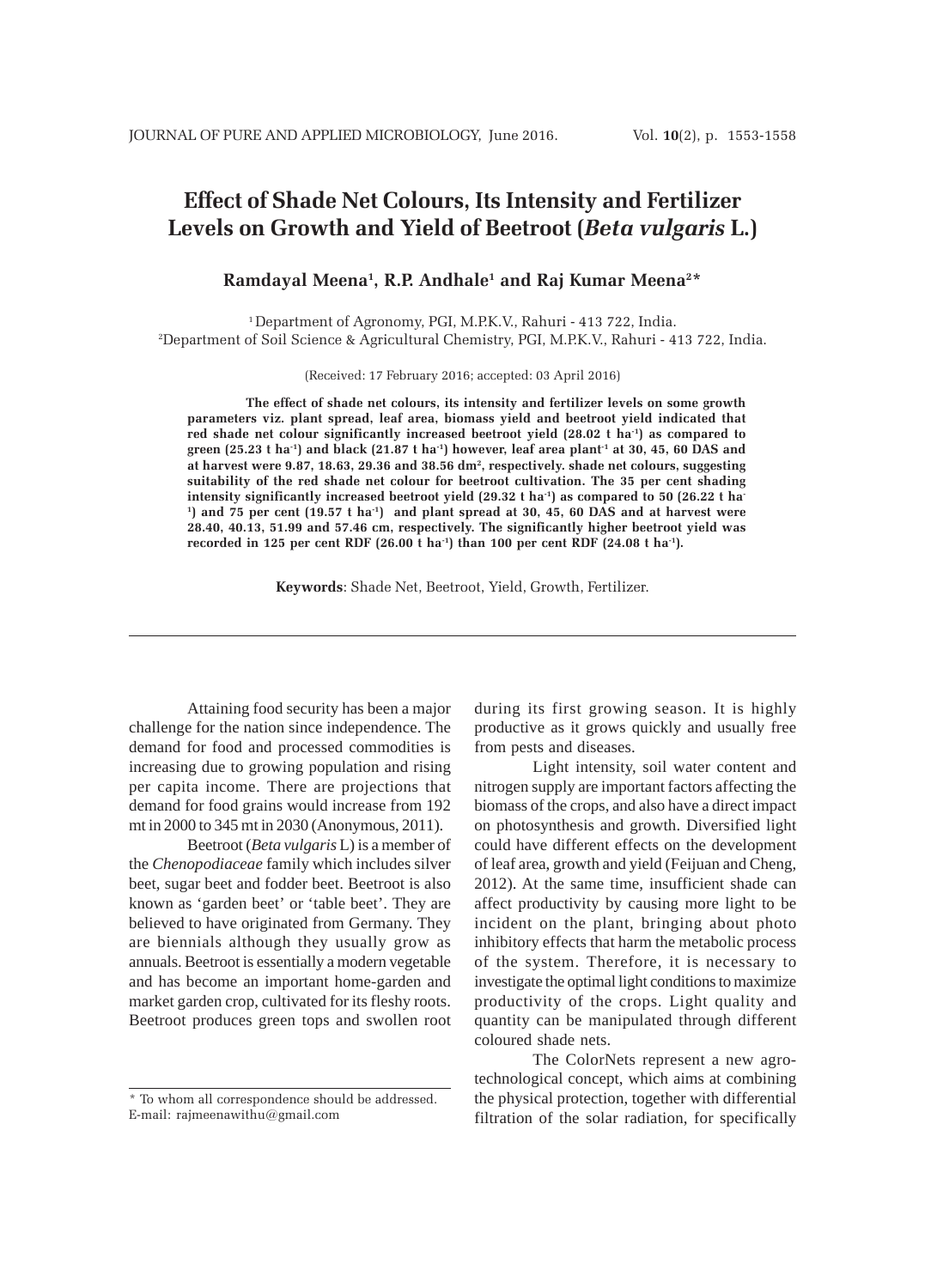promoting desired physiological responses that are light regulated. The spectral manipulation is aimed at specifically promoting photomorphogenetic-physiological responses, while light scattering improves light penetration into the inner canopy. Radiation use efficiency increases when the diffuse component of the incident radiation is enhanced under shade. The target responses are those determining the commercial value of each crop, including yield, product quality, and rate of maturation (Shahak and Gussakovsky, 2004).

### **MATERIALS AND METHODS**

The experiment was conducted in a specially designed shade net house situated at Post Graduate Instructional Farm (19° 48'-19° 57' N, 74°19'-74° 52' E) allotted to Department of Agronomy, Mahatma Phule Krishi Vidyapeeth, Rahuri, Dist. Ahmednagar during *rabi* 2010-2011. The topography of the experimental site was fairly uniform and leveled.

Shade net house is a framed structure covered with UV stabilized shading net as a cladding material, large enough to grow crops under controlled environmental conditions and also large enough to allow a person to walk within it and carryout cultural operations to get optimum growth and productivity. Shade net house protects crops from excessive sunlight, temperatures, winds, dust and also helps in increasing humidity to a certain extent. Shade nets used for cladding are of different types depending upon the shading percentage and different colours, imparting different light wavelengths on the crops grown underneath. Three different colours of shade net were selected for the present study, on the basis of predominantly used by the farmers *viz.* green, red and black. Three different shading percentages were selected for the study *viz.* 35, 50 and 75 per cent. The orientation of shade net house used in present investigation was in East-West direction, so that the colour effect on particular treatment will be homogenous for most of the time of the day. The rows selected for the observation were also in the centre of the treatment plot so that the border effect will be eliminated. The shade net house was of Flat Top type having the height of 3.25 m and an area of 1400 m<sup>2</sup>.

Raised beds were prepared having 30 cm

J PURE APPL MICROBIO*,* **10**(2), JUNE 2016.

height, 18 m length and 1 m width along with 50 cm path between two raised beds inside the shade net house 30 days before sowing of the crop. The basal dose of 65 kg  $P_2O_5$  ha<sup>-1</sup> and 65 kg K<sub>2</sub>O ha<sup>-1</sup> along with half dose of nitrogen  $@$  55 kg ha<sup>-1</sup> was applied through single superphosphate, muriate of potash and urea, respectively, one day before sowing. The remaining dose of nitrogen  $\omega$  55 kg ha<sup>-1</sup> was applied 40 days after sowing. The farm yard manure @ 10 t ha-1 was applied at the time of raised bed preparation. The sowing of beetroot (Action  $F_1$ ) Hybrid) in completely randomized design (Factorial) was done in three different colours of shade net (green, red and black), three different shading percentages (35, 50 and 75 per cent) and two fertilizer levels (100 % RDF 125 % RDF) on 08/12/ 10 by dibbling two seeds hill<sup>-1</sup> with spacing of 30 cm x 15 cm. The biometric observations on various growth characters *viz.* plant spread, leaf area, biomass yield and beetroot yield were determined at different stages of crop growth as influenced by shade net colours, shading intensities and fertilizer levels during the experiment.

#### **RESULTS AND DISCUSSION**

#### **Plant spread**

The red coloured shade net exhibited significantly higher plant spread at 30, 45, 60 DAS and at harvest (28.36, 40.02, 52.50 and 57.81 cm, respectively) compared to the green and black shade net colours. However, it was at par with green coloured shade net at 45 DAS of beetroot. Significantly lowest plant spread was observed in black shade net colour at 45 and 60 DAS, but it was at par with green shade net at 30 DAS and at harvest. These results are in conformity with Shahak *et al*. (2008c).

The plant spread was influenced significantly due to different shading intensities. Significantly higher plant spread was recorded in 35 per cent shading intensity at 30, 45, 60 DAS and at harvest (28.40, 40.13, 51.99 and 57.46 cm, respectively), which was followed by 50 per cent and 75 per cent shading intensities, respectively. However, it was at par with 50 per cent shading intensity at 45 DAS and at harvest. Significantly lowest plant spread was noticed under 75 per cent shading intensity during the crop growth period. The more plant spread in 35 per cent shading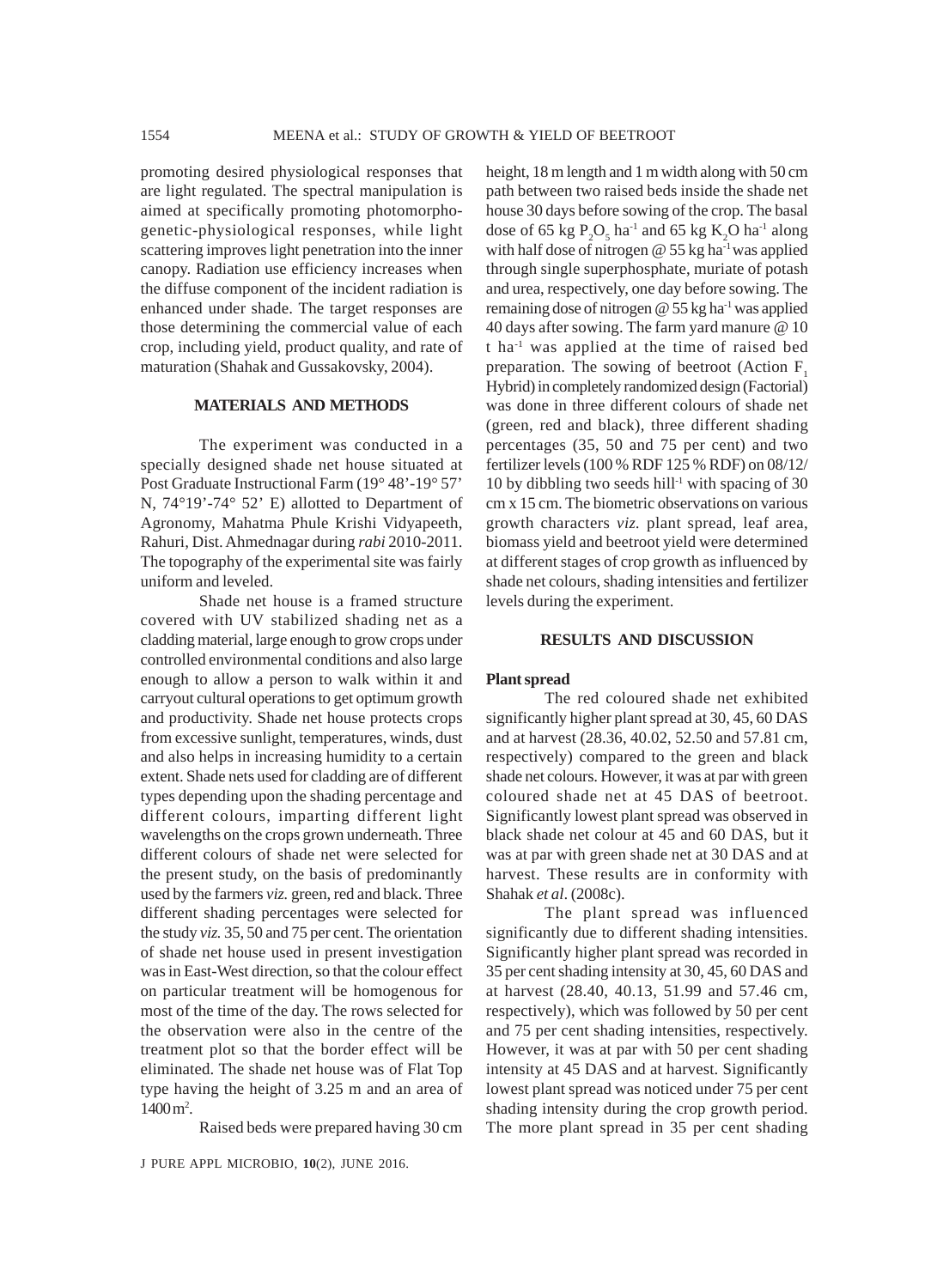| ł<br>l                                                      |
|-------------------------------------------------------------|
|                                                             |
| nm as                                                       |
| 1<br>í                                                      |
| j<br>ļ                                                      |
| Ì<br><b>Contract</b>                                        |
| lant                                                        |
|                                                             |
| į                                                           |
| j<br>$\frac{1}{2}$<br>֦֢֦֧֦֧֦֧֦֧֦֧֦֧֦֧֦֧֦֧֦֧֦֧֦֧֚֚֚֚֚֬<br>E |
| l<br>্                                                      |
| 1、 1、 1、 1、 1、 1、 1                                         |
| į                                                           |
|                                                             |
| İ<br>j                                                      |
| i<br>l                                                      |
| ī                                                           |
|                                                             |
| i<br>r co<br>į                                              |
|                                                             |
| Table.                                                      |

| reatments                                                                                                                                                                                                                                                                                                                                   |                                                                                                                                            | Plant spre              | ad (cm)                                         |                                           |                                                  |                                                     |                                                          | Leaf area plant <sup>-1</sup> (dm <sup>2</sup> )                               |                                                 |                                         | Biomass                                                                     | Weight                                                                             |                                         | Biomass Beetroot                                                                                                         |
|---------------------------------------------------------------------------------------------------------------------------------------------------------------------------------------------------------------------------------------------------------------------------------------------------------------------------------------------|--------------------------------------------------------------------------------------------------------------------------------------------|-------------------------|-------------------------------------------------|-------------------------------------------|--------------------------------------------------|-----------------------------------------------------|----------------------------------------------------------|--------------------------------------------------------------------------------|-------------------------------------------------|-----------------------------------------|-----------------------------------------------------------------------------|------------------------------------------------------------------------------------|-----------------------------------------|--------------------------------------------------------------------------------------------------------------------------|
|                                                                                                                                                                                                                                                                                                                                             |                                                                                                                                            | $\frac{30}{\text{DAS}}$ |                                                 |                                           |                                                  |                                                     |                                                          |                                                                                |                                                 |                                         | $\mathbf{Plant}^{\text{-1}}$                                                |                                                                                    |                                         |                                                                                                                          |
|                                                                                                                                                                                                                                                                                                                                             | DAS                                                                                                                                        |                         | $\frac{45}{\text{DAS}}$                         | $\frac{60}{DAS}$                          | harvest                                          | DAS                                                 | $\frac{30}{DAS}$                                         | $\frac{45}{DAS}$                                                               | $\frac{60}{DAS}$                                | harvest                                 | $\odot$                                                                     | of Beet-<br>root $\left( \text{g}\right)$                                          | Yield $(t\,\mathrm{h}\mathrm{a}^{-1})$  | Yield $(t \ln a^{-1})$                                                                                                   |
| Shade net colours                                                                                                                                                                                                                                                                                                                           |                                                                                                                                            |                         |                                                 |                                           |                                                  |                                                     |                                                          |                                                                                |                                                 |                                         |                                                                             |                                                                                    |                                         |                                                                                                                          |
| Green                                                                                                                                                                                                                                                                                                                                       | $12.48$<br>$12.69$<br>$12.65$<br>$0.100$<br>NS                                                                                             |                         |                                                 |                                           |                                                  |                                                     |                                                          |                                                                                |                                                 |                                         |                                                                             |                                                                                    |                                         |                                                                                                                          |
| <b>Red</b>                                                                                                                                                                                                                                                                                                                                  |                                                                                                                                            |                         | 39.79<br>40.02<br>38.62<br>0.32                 | 50.97<br>52.50<br>48.98<br>0.31<br>0.87   | 56.08<br>57.81<br>54.71<br>0.62<br>1.72          | 1.34<br>1.34<br>1.28<br>1.29<br>1.29                | 9.87<br>9.87<br>9.9.10<br>9.0.27                         | $\begin{array}{c} 18.03 \\ 18.63 \\ 16.65 \\ 0.22 \\ 0.61 \end{array}$         | 27.85<br>29.36<br>27.09<br>0.34<br>0.96         | 38.13<br>38.56<br>34.49<br>0.54<br>1.50 | 190.50<br>203.61<br>174.22<br>3.64<br>3.64                                  | 133.50<br>145.94<br>118.61<br>3.75<br>10.51                                        | 36.44<br>39.23<br>32.40<br>2.41         |                                                                                                                          |
| 3lack                                                                                                                                                                                                                                                                                                                                       |                                                                                                                                            |                         |                                                 |                                           |                                                  |                                                     |                                                          |                                                                                |                                                 |                                         |                                                                             |                                                                                    |                                         |                                                                                                                          |
|                                                                                                                                                                                                                                                                                                                                             |                                                                                                                                            |                         |                                                 |                                           |                                                  |                                                     |                                                          |                                                                                |                                                 |                                         |                                                                             |                                                                                    |                                         |                                                                                                                          |
|                                                                                                                                                                                                                                                                                                                                             |                                                                                                                                            |                         |                                                 |                                           |                                                  |                                                     |                                                          |                                                                                |                                                 |                                         |                                                                             |                                                                                    |                                         |                                                                                                                          |
|                                                                                                                                                                                                                                                                                                                                             |                                                                                                                                            |                         |                                                 |                                           |                                                  |                                                     |                                                          |                                                                                |                                                 |                                         |                                                                             |                                                                                    |                                         |                                                                                                                          |
|                                                                                                                                                                                                                                                                                                                                             |                                                                                                                                            |                         |                                                 |                                           |                                                  |                                                     |                                                          |                                                                                |                                                 |                                         |                                                                             |                                                                                    |                                         |                                                                                                                          |
| $\begin{array}{l} \text{SEm}(\pm)\\ \text{CD} \ @ \ 5 \ \%\\ \text{Shading intensities}\\ 35 \ \%\\ 50 \ \% \end{array}$                                                                                                                                                                                                                    |                                                                                                                                            |                         |                                                 |                                           |                                                  |                                                     |                                                          |                                                                                |                                                 |                                         |                                                                             |                                                                                    |                                         |                                                                                                                          |
| 9651                                                                                                                                                                                                                                                                                                                                        |                                                                                                                                            |                         |                                                 |                                           |                                                  |                                                     |                                                          |                                                                                |                                                 |                                         |                                                                             |                                                                                    |                                         |                                                                                                                          |
|                                                                                                                                                                                                                                                                                                                                             |                                                                                                                                            |                         |                                                 |                                           |                                                  |                                                     |                                                          |                                                                                |                                                 |                                         |                                                                             |                                                                                    |                                         |                                                                                                                          |
| $\begin{array}{l} \mathrm{SEm}(\pm)\\ \mathrm{CD} \text{ @ } 5\text{ %}\\ \mathrm{Fertilizer} \text{ levels}\\ \mathrm{H00} \text{ @ } \mathrm{RDF}\\ \mathrm{100} \text{ @ } \mathrm{RDF}\\ \mathrm{125} \text{ @ } \mathrm{RDF}\\ \mathrm{SEm}(\pm)\\ \mathrm{C D} \text{ @ } 5\text{ %}\\ \mathrm{CD} \text{ @ } 5\text{ %} \end{array}$ | $\begin{array}{cc} 12.69 \\ 12.65 \\ 11.48 \\ 0.10 \\ 0.10 \\ 0.25 \\ 0.08 \\ 0.08 \\ 0.08 \\ 0.03 \\ 0.33 \\ 3.36 \\ 3.36 \\ \end{array}$ |                         | $40.13$<br>39.96<br>38.34<br>38.32              | 51.99<br>51.02<br>49.45<br>0.31           | 57.46<br>56.36<br>54.78<br>0.62<br>1.72          | 134<br>132<br>193<br>28                             | 9.88<br>9.59<br>0.10<br>0.27                             | $\begin{array}{c} 18.53 \\ 18.08 \\ 16.70 \\ 0.22 \\ 0.61 \end{array}$         | 29.32<br>28.69<br>26.29<br>0.34                 | 38.07<br>37.60<br>35.51<br>0.54<br>1.50 | 204.61<br>191.72.00<br>172.00<br>3.648<br>183.92.97<br>18.32.97<br>18.32.97 |                                                                                    | 40.19<br>37.39<br>30.48<br>0.86<br>2.41 | 25.23<br>28.078<br>21.879<br>29.32.578<br>20.04<br>20.078<br>20.04<br>20.03<br>20.03<br>20.03<br>20.03<br>20.03<br>20.03 |
|                                                                                                                                                                                                                                                                                                                                             |                                                                                                                                            |                         |                                                 |                                           |                                                  |                                                     |                                                          |                                                                                |                                                 |                                         |                                                                             |                                                                                    |                                         |                                                                                                                          |
|                                                                                                                                                                                                                                                                                                                                             |                                                                                                                                            |                         |                                                 |                                           |                                                  |                                                     |                                                          |                                                                                |                                                 |                                         |                                                                             |                                                                                    |                                         |                                                                                                                          |
|                                                                                                                                                                                                                                                                                                                                             |                                                                                                                                            |                         |                                                 |                                           |                                                  |                                                     |                                                          |                                                                                |                                                 |                                         |                                                                             |                                                                                    |                                         |                                                                                                                          |
|                                                                                                                                                                                                                                                                                                                                             |                                                                                                                                            |                         |                                                 |                                           |                                                  |                                                     |                                                          |                                                                                |                                                 |                                         |                                                                             |                                                                                    |                                         |                                                                                                                          |
|                                                                                                                                                                                                                                                                                                                                             |                                                                                                                                            |                         | 38.63<br>40.32<br>0.263<br>0.74<br>3.47<br>3.47 | 50.31<br>51.33<br>0.254<br>50.81<br>50.82 | 55.40<br>57.00<br>0.503<br>1.41<br>56.19<br>4.65 | $\frac{133}{1.27}$<br>0.03<br>1.30<br>1.17<br>11.17 | $0.78$<br>$0.23$<br>$0.33$<br>$0.53$<br>$0.53$<br>$0.59$ | $\begin{array}{c} 17.45 \\ 18.08 \\ 0.18 \\ 0.50 \\ 17.77 \\ 5.22 \end{array}$ | 27.44<br>28.76<br>0.28<br>0.79<br>28.10<br>5.21 | 36.18<br>37.93<br>0.44<br>57.06<br>5.14 |                                                                             |                                                                                    | 34.72<br>37.32<br>0.71<br>1.96<br>36.02 |                                                                                                                          |
| General mean                                                                                                                                                                                                                                                                                                                                |                                                                                                                                            |                         |                                                 |                                           |                                                  |                                                     |                                                          |                                                                                |                                                 |                                         |                                                                             |                                                                                    |                                         |                                                                                                                          |
| C.V. (%)                                                                                                                                                                                                                                                                                                                                    |                                                                                                                                            |                         |                                                 |                                           |                                                  |                                                     |                                                          |                                                                                |                                                 |                                         |                                                                             | 148.16<br>1134.72<br>115.16<br>3.75<br>115.85<br>126.85<br>128.53<br>3.069<br>8.58 |                                         |                                                                                                                          |
|                                                                                                                                                                                                                                                                                                                                             |                                                                                                                                            |                         |                                                 |                                           |                                                  |                                                     |                                                          |                                                                                |                                                 |                                         |                                                                             |                                                                                    |                                         |                                                                                                                          |

# MEENA et al.: STUDY OF GROWTH & YIELD OF BEETROOT 1555

J PURE APPL MICROBIO*,* **10**(2), JUNE 2016.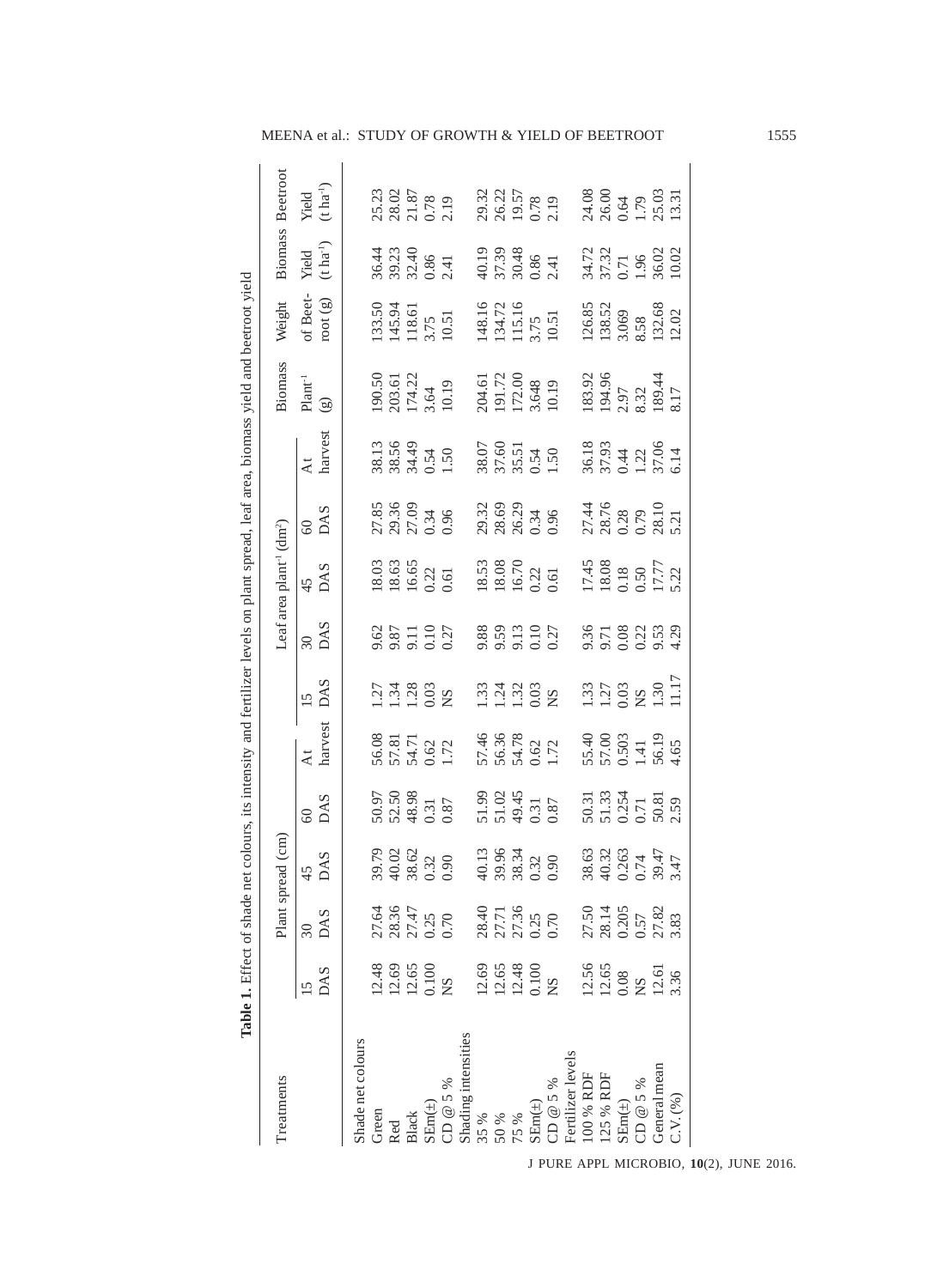intensity may be attributed to the favourable temperature for enhanced leaf expansion consequently increasing the plant spread. Similar results were reported by Swagatika *et al.* (2006), Haque *et al.* (2009) and Shivakumar *et al*. (2011). **Leaf area**

The red coloured shade net exhibited significantly higher leaf area plant<sup>-1</sup> at 30, 45, 60 DAS and at harvest (9.87, 18.63, 29.36 and 38.56 dm2 , respectively) compared to the green and black shade net colours. However, it was at par with green coloured shade net at 30, 45 DAS and at harvest. Significantly lowest leaf area plant<sup>-1</sup> was observed in black shade net colour, but it was at par with green shade net at 60 DAS. The results are in conformity with Shahak *et al*. (2008c).

The leaf area plant<sup>-1</sup> was influenced significantly due to different shading intensities. Significantly higher leaf area plant<sup>-1</sup> was recorded in 35 per cent shading intensity at 30, 45, 60 DAS and at harvest (1.33, 9.88, 18.53, 29.32 and 38.07 dm2 , respectively), which was followed by 50 per cent and 75 per cent shading intensities, respectively.

The more leaf area plant<sup>-1</sup> in 35 per cent shading intensity may be attributed to the favourable temperature for enhanced leaf expansion consequently increasing the leaf length and leaf breadth that resulted into increased leaf area plant-1 . Similar results were reported by Swagatika *et al.* (2006) and Haque *et al.* (2009).

#### Biomass plant<sup>-1</sup> (g) and biomass yield ha<sup>-1</sup> (t)

The biomass plant<sup>-1</sup> and biomass yield ha<sup>-1</sup> was influenced significantly due to different shade net colours. Significantly higher biomass  $(203.61g)$  plant<sup>-1</sup> and biomass yield  $(39.23t)$  ha<sup>-1</sup> were recorded in red coloured shade net, as compared to green and black coloured shade net. Lowest biomass plant<sup>1</sup> and biomass yield ha<sup>-1</sup> was observed in black coloured shade net. This may be attributed to higher growth attributes achieved under red coloured shade net which might have resulted into better sink source ratio. Significantly highest biomass (204.61 g) plant<sup>-1</sup> and biomass yield  $(40.19 t)$  ha<sup>-1</sup> were recorded in 35 per cent shading intensity compared to 50 and 75 per cent shading intensities.

Lowest biomass plant<sup>-1</sup> (172.00 g) and biomass yield (30.48 t ha<sup>-1</sup>) were recorded in 75 per cent shading intensity. This might be due to

J PURE APPL MICROBIO*,* **10**(2), JUNE 2016.

increased growth and yield attributes in 35 per cent shading intensity. Similar results were reported by Singh *et al.* (2000), Gimenez *et al*. (2002) and Swagatika *et al.* (2006).

The biomass plant<sup>-1</sup> and biomass yield ha<sup>-1</sup> was influenced significantly due to different fertilizer levels. Significantly higher biomass plant- $1(194.96 \text{ g})$  and biomass yield  $(37.32 \text{ t} \text{ ha}^1)$  were recorded under application of 125 % RDF, as compared to application of 100 % RDF. Similar results were reported by Jambukar and Wange (2006), Aquino (2006) and Shalaby *et al*. (2011).

# **Weight of beetroot**

The red coloured shade net recorded significantly higher weight of beetroot (145.94 g), as compared to green and black coloured shade net. Significantly lowest weight of beetroot (118.61 g) was observed in black coloured shade net. Shahak *et al.* (2008c) reported similar results. Significantly higher weight of beetroot (148.16 g) was recorded in 35 per cent shading intensity compared to 50 and 75 per cent shading intensities. Significantly lowest weight of beetroot  $(115.16 \text{ g})$ was observed in 75 per cent shading intensity. Similar results were reported by Singh *et al.* (2000), and Swagatika *et al.* (2006).

The weight of beetroot was influenced significantly due to different fertilizer levels. Significantly higher weight of beetroot (138.52 g) was recorded under application of 125% RDF as compared to 100% RDF (126.85 g). Similar results were reported by Jambukar and Wange (2006), Aquino (2006) and Shalaby *et al*. (2011)

#### **Beetroot yield**

The beetroot yield was influenced significantly due to different shade net colours. Significantly higher beetroot yield  $(28.02 \text{ t ha}^{-1})$ was recorded under red coloured shade net, as compared to green  $(25.23 \text{ tha}^{-1})$  and black  $(21.87 \text{ t}$ ha<sup>-1</sup>) shade net colours. The beetroot yield was increased to the tune of 28.12 per cent under red coloured shade net compared to black coloured shade net. Significantly lowest beetroot yield was observed in black shade net colour (21.87 t ha<sup>-1</sup>). This might be due to higher number of leaves, plant spread, length and breadth of leaves, polar and equatorial diameter which leads to increased beetroot yield. The results are in conformity with Shahak *et al*. (2004), Shahak *et al*. (2008c) and Ilic *et al.* (2010).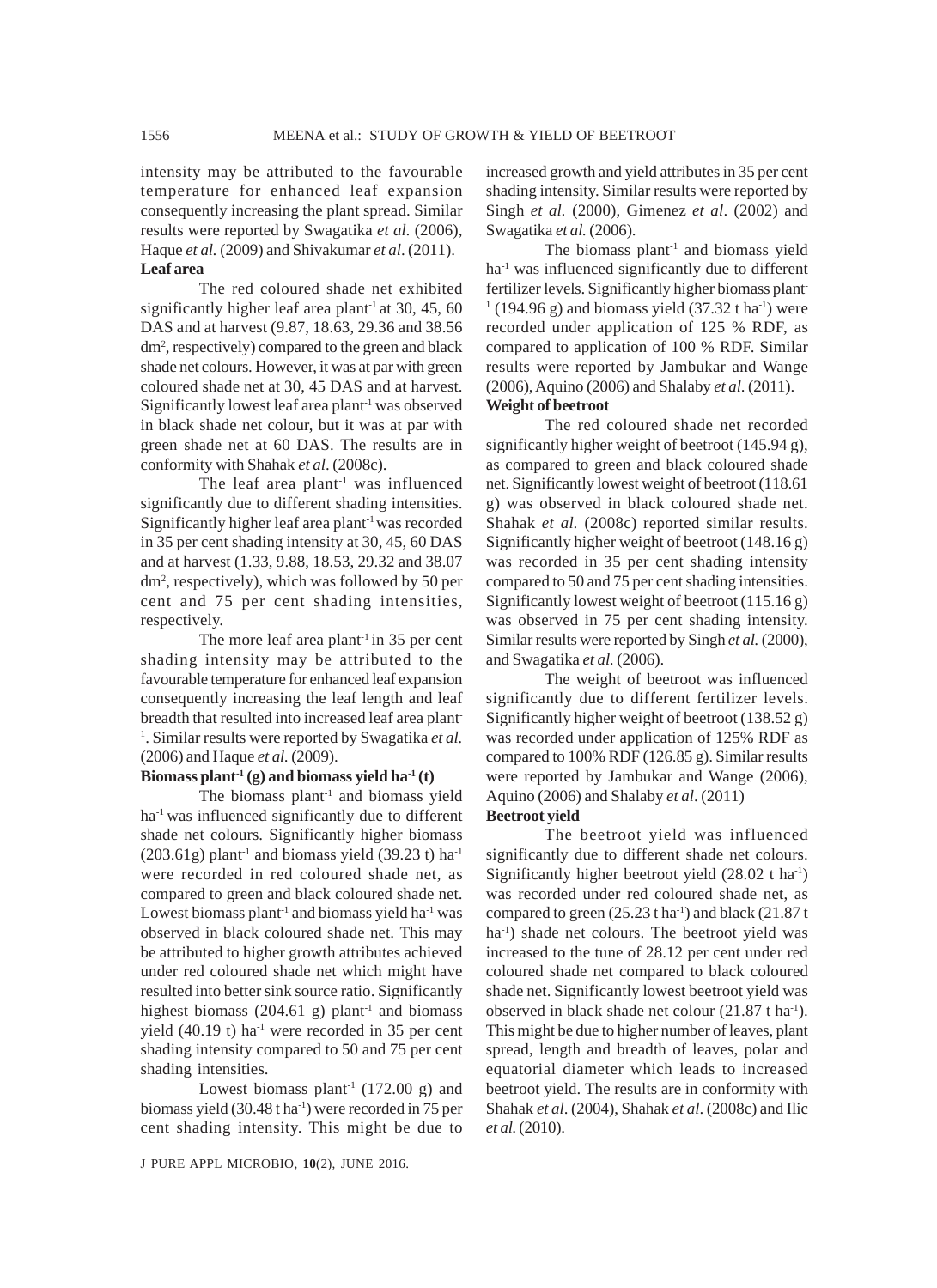The beetroot yield was significantly higher in 35 per cent shading intensity (29.32 t ha-<sup>1</sup>) compared to 50 (26.22 t ha<sup>-1</sup>) and 75 (19.57 t ha<sup>-1</sup>) per cent shading intensities. The increase in yield under 35 per cent shading intensity was 49.80 per cent over the yield obtained under 75 per cent shading intensity. The 35 per cent shading intensity recorded the highest number of leaves, plant spread, length and breadth of leaves, polar and equatorial diameter which leads to increased beetroot yield. Significantly lowest beetroot yield was observed in 75 per cent shading intensity. Similar results were reported by Deogirikar (2005), Swagatika *et al.* (2006), Vethamoni and Natarajan (2008), Haque *et al.* (2009), and Ilic *et al*. (2012).

The beetroot yield was influenced significantly due to different fertilizer levels. Significantly higher beetroot yield  $(26.00 \text{ t} \text{ ha}^{-1})$ was recorded under application of 125 per cent RDF, as compared to the application of 100 per cent RDF  $(24.08 \text{ tha}^{-1})$ . This might be due to more available nutrients which increased all the growth and yield attributes of crop that finally lead to increased beetroot yield. Similar results were reported by Trani *et al*. (2005), Jambukar and Wange (2006) and Balakrishnan *et al*. (2007).

# **ACKNOWLEDGEMENT**

The authors are thankful to the Head, Department of Agronomy, Post Graduate Institute, Mahatma Phule Krishi Vidyapeeth, Rahuri, Maharashtra for providing necessary facilities to conduct this research work.

#### **REFERENCES**

- 1. Anonymus 2011. ICAR VISION 2030. *http*// *www.icar.org.in/files/ICAR-Vision*. *2030 pdf.*
- 2. Aquino, Leonardo A. de. Yield, quality and nutritional status of table beet affected by nitrogen rates. *Horti. Brasileira.,* 2006; **24**(2): 199-203.
- 3. Balakrishnan, A., Selvakumar, T., Singh, S. D. S. Irrigation and fertilizer management for tropical sugarbeet (*Beta vulgaris* L. ssp. *vulgaris* var. altissima Doll). *Sugar Tech.,* 2007; **9**(2/3): 213- 216.
- 4. Deogirikar, A.A., Kale, P.B., Patil, S.M. Effect of greenhouse and shade net on isabgol crop. *J. of Agrometeorology.,* 2005; **7**(2): 279-283.
- 5. Feijuan, W., Cheng, Z. Effect of nitrogen and light intensity on tomato (*Lycopersicun esculentum* M.) production under soil water control. *Afric. J. of Agri. Res.,* 2012; **7**(31): 4408- 4415.
- 6. Gimenez, C., R.F. Otto., N. Castilla. Productivity of Leaf and Root Vegetable Crops under Direct Cover. *Sci. Horti.,* 2002; **941**(2): 1-11.
- 7. Haque, M.M., Mirza Hasanuzzaman., Rahaman, M.L. Effect of light intensity on the Morpho-physiology and Yield of Bottle Gourd (*Lagenaria vulgaris*). *Academic J. of Plant Sci.,* 2009; **2**(3): 158-161.
- 8. Ilic, Z. S., urovka, M., Milenkovic, L., Marinkovic, D. Shading color nets - new agricultural engineering concept in vegetables production [Serbian]. Agroznanje - *Agroknowledge J.,* 2010; **11**(1): 45-52.
- 9. Jambukar, G.S. and Wange, S.S. Studies on diazotrophic inoculation under graded levels of nitrogen in beetroot crop. *J. Maharashtra Agri. Univer.,* 2006; **31**(1): 97-99.
- 10. Jambukar, G.S., Wange, S.S. Studies on diazotrophic inoculation under graded levels of nitrogen in beetroot crop. *J. Maharashtra Agri. Uni.,* 2006; **31**(1): 97-99.
- 11. Shahak, Y., E. Gal, Y. Offir., D. Ben-Yakir. Photoselective Shade Netting Integrated with Greenhouse Technologies for Improved Performance of Vegetable and Ornamental Crops. *Acta Horti.,* 2008c; **797**: 75-80.
- 12. Shahak, Y., Gussakovsky, E.E. Color Nets: Crop Protection and Light-Quality Manipulation in One Technology. *Acta Horti.,* 2004; **659**: 143- 151.
- 13. Shalaby, A.N.B., Osman, A. M. H., Abdel-Fatah, E. M. Response of some sugar beet (*Beta vulgaris* L.) varieties to nitrogen fertilizer in sandy reclaimed soils. Bulletin of Faculty of Agri., *Cairo Uni.,* 2011; **62**(3): 329-33.
- 14. Shivakumar, S., Abbas Hussain, A.H. Hugar., S.J. Imamsaheb. Effect of spacing and different levels of fertilizer on growth and yield of bell pepper under shade net condition. *The Asian J Horti.,* 2011; **6**(1): 173-177.
- 15. Singh, R.D., Ahuja, P.S., Nagar, P.K., Kaul, V.K., Bikram Singh, BrijLal, Vats, S.K.,Pushpa Yadav, Sumit Mishra. Effect of manuring and shade on yield and quality of *Valeriana wallichii*. *J Medic. Arom. Plant Sci.,* 2000; **22**(1B): 669-670.
- 16. Swagatika, Srichandan, Panda, S.C., Sahu, G.S., Mahapatra, P., Mishra, R.C. Effect of shade net on growth and yield of cauliflower. *Orissa J. Horti.,* 2006; **34**(1): 28-31.

J PURE APPL MICROBIO*,* **10**(2), JUNE 2016.